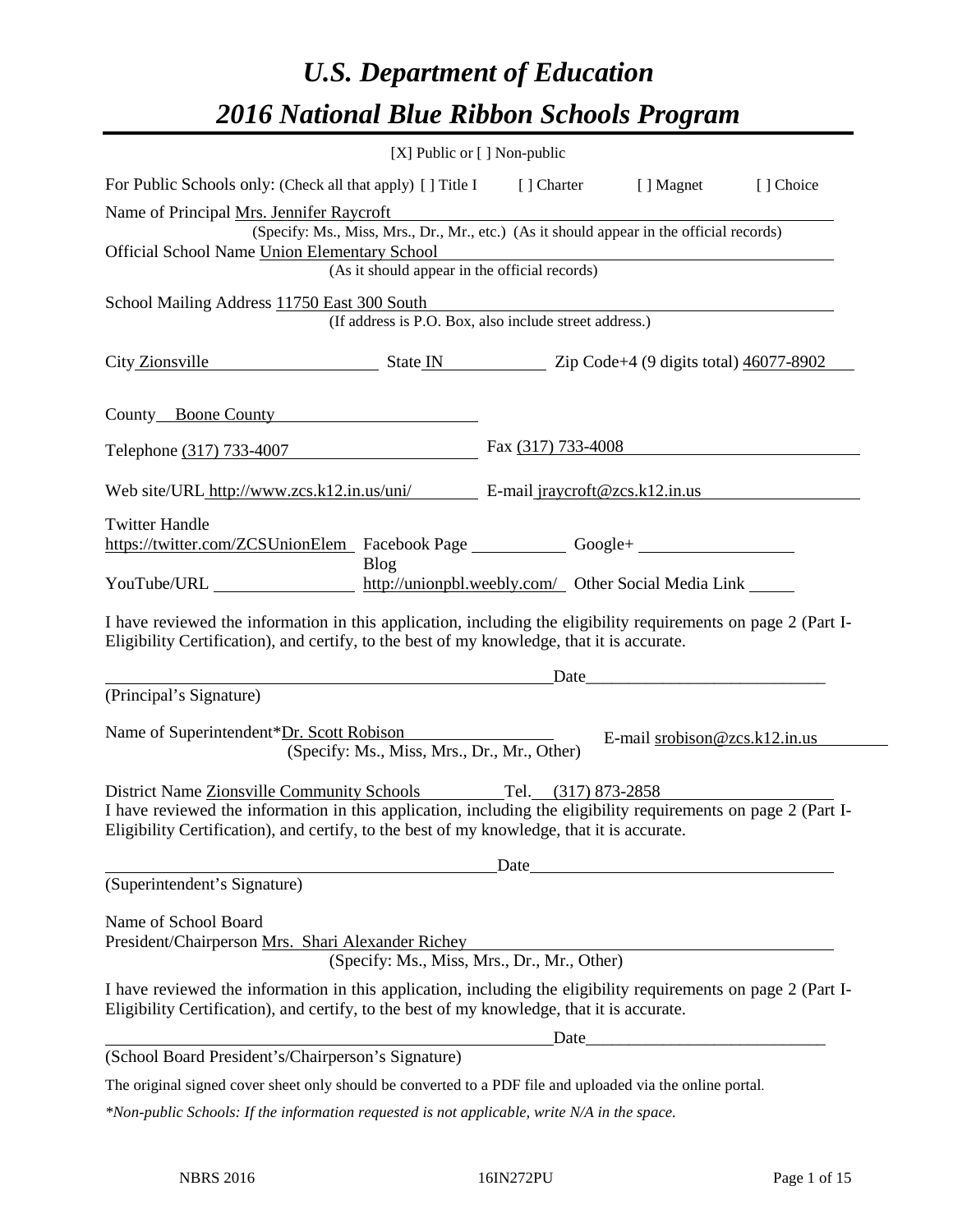The signatures on the first page of this application (cover page) certify that each of the statements below, concerning the school's eligibility and compliance with U.S. Department of Education and National Blue Ribbon Schools requirements, are true and correct.

- 1. The school configuration includes one or more of grades K-12. (Schools on the same campus with one principal, even a K-12 school, must apply as an entire school.)
- 2. The public school has met their state's accountability requirements (i.e., avoided sanctions) in participation, performance in reading (or English language arts) and mathematics, and other academic indicators (i.e., attendance rate and graduation rate) using the most recent accountability results available for the year prior to nomination.
- 3. To meet final eligibility, a public school must meet the state's accountability requirements (i.e., avoided sanctions) in participation, performance in reading (or English language arts) and mathematics, and other academic indicators (i.e., attendance rate and graduation rate) for the year in which they are nominated (2015-2016) and be certified by the state representative. Any status appeals must be resolved at least two weeks before the awards ceremony for the school to receive the award.
- 4. If the school includes grades 7 or higher, the school must have foreign language as a part of its curriculum.
- 5. The school has been in existence for five full years, that is, from at least September 2010 and each tested grade must have been part of the school for the past three years.
- 6. The nominated school has not received the National Blue Ribbon Schools award in the past five years: 2011, 2012, 2013, 2014, or 2015.
- 7. The nominated school has no history of testing irregularities, nor have charges of irregularities been brought against the school at the time of nomination. The U.S. Department of Education reserves the right to disqualify a school's application and/or rescind a school's award if irregularities are later discovered and proven by the state.
- 8. The nominated school or district is not refusing Office of Civil Rights (OCR) access to information necessary to investigate a civil rights complaint or to conduct a district-wide compliance review.
- 9. The OCR has not issued a violation letter of findings to the school district concluding that the nominated school or the district as a whole has violated one or more of the civil rights statutes. A violation letter of findings will not be considered outstanding if OCR has accepted a corrective action plan from the district to remedy the violation.
- 10. The U.S. Department of Justice does not have a pending suit alleging that the nominated school or the school district as a whole has violated one or more of the civil rights statutes or the Constitution's equal protection clause.
- 11. There are no findings of violations of the Individuals with Disabilities Education Act in a U.S. Department of Education monitoring report that apply to the school or school district in question; or if there are such findings, the state or district has corrected, or agreed to correct, the findings.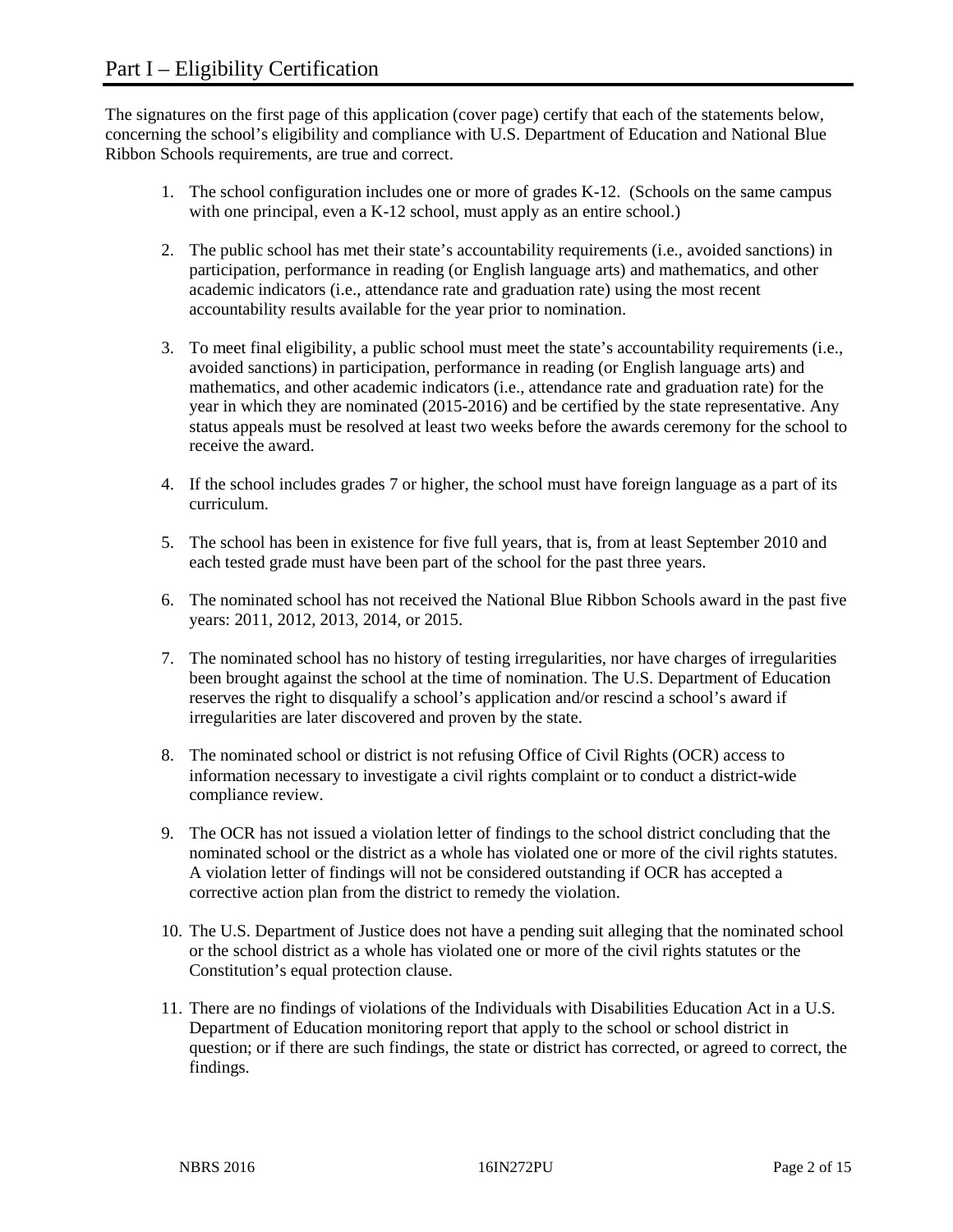## **Data should be provided for the most recent school year (2015-2016) unless otherwise stated.**

## **DISTRICT**

1. Number of schools in the district  $\frac{5}{2}$  Elementary schools (includes K-8) (per district designation): 2 Middle/Junior high schools 1 High schools 0 K-12 schools

8 TOTAL

**SCHOOL** (To be completed by all schools)

- 2. Category that best describes the area where the school is located:
	- [] Urban or large central city [ ] Suburban with characteristics typical of an urban area [X] Suburban [ ] Small city or town in a rural area [ ] Rural
- 3. Number of students as of October 1, 2015 enrolled at each grade level or its equivalent in applying school:

| Grade                           | # of         | # of Females | <b>Grade Total</b> |
|---------------------------------|--------------|--------------|--------------------|
|                                 | <b>Males</b> |              |                    |
| <b>PreK</b>                     | 39           | 30           | 69                 |
| $\mathbf K$                     | 60           | 50           | 110                |
| 1                               | 51           | 48           | 99                 |
| 2                               | 57           | 52           | 109                |
| 3                               | 55           | 61           | 116                |
| 4                               | 71           | 52           | 123                |
| 5                               | 0            | 0            | $\theta$           |
| 6                               | 0            | 0            | $\mathbf{\Omega}$  |
| 7                               | 0            | 0            | 0                  |
| 8                               | 0            | 0            | 0                  |
| 9                               | 0            | 0            | 0                  |
| 10                              | 0            | 0            | 0                  |
| 11                              | 0            | 0            | 0                  |
| 12 or higher                    | 0            | 0            | 0                  |
| <b>Total</b><br><b>Students</b> | 333          | 293          | 626                |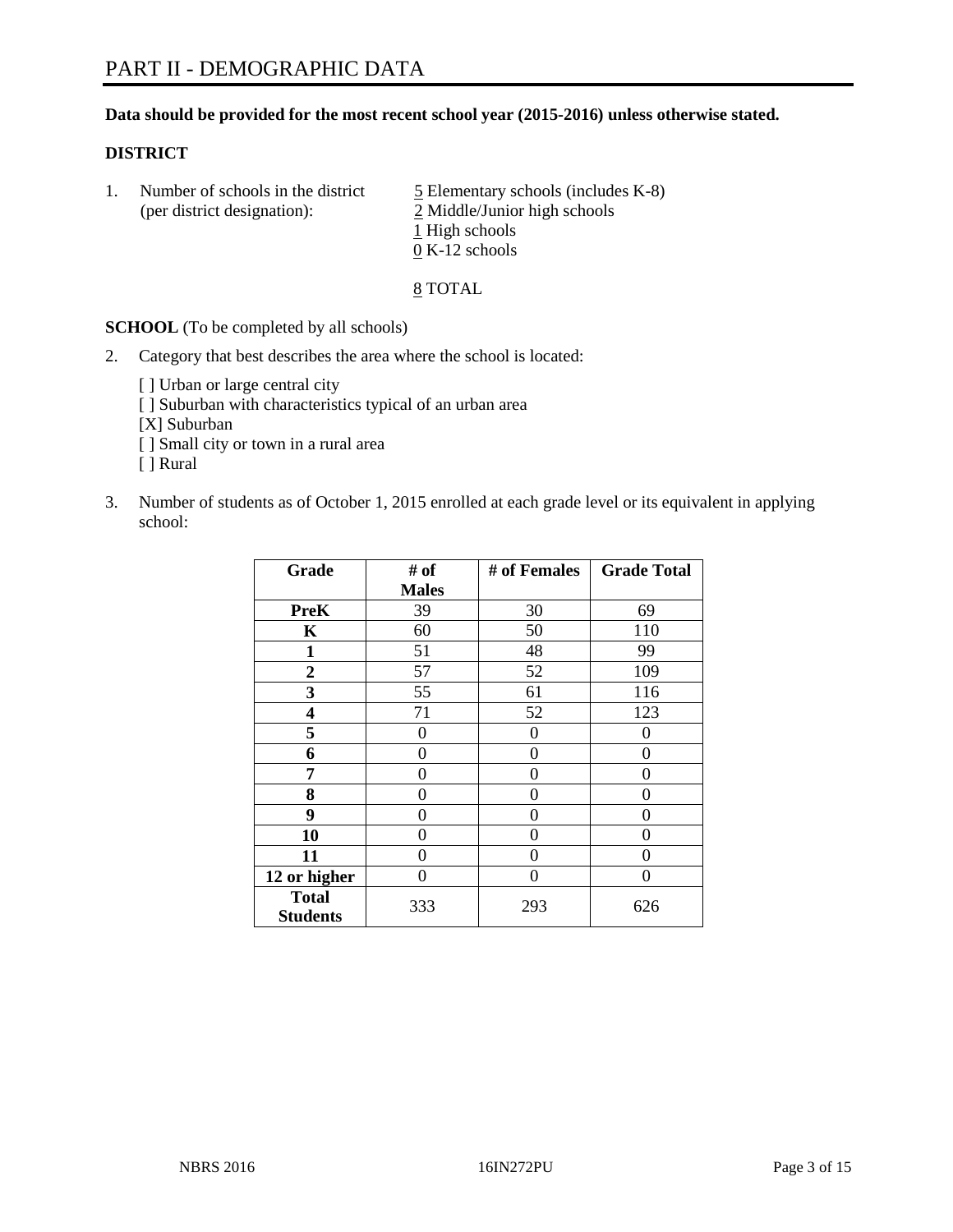4. Racial/ethnic composition of  $\underline{0}$  % American Indian or Alaska Native the school: 5 % Asian

 % Black or African American % Hispanic or Latino % Native Hawaiian or Other Pacific Islander 86 % White % Two or more races **100 % Total**

(Only these seven standard categories should be used to report the racial/ethnic composition of your school. The Final Guidance on Maintaining, Collecting, and Reporting Racial and Ethnic Data to the U.S. Department of Education published in the October 19, 2007 *Federal Register* provides definitions for each of the seven categories.)

5. Student turnover, or mobility rate, during the  $2014 - 2015$  school year:  $9\%$ 

This rate should be calculated using the grid below. The answer to (6) is the mobility rate.

| <b>Steps For Determining Mobility Rate</b>         | Answer |  |
|----------------------------------------------------|--------|--|
| (1) Number of students who transferred to          |        |  |
| the school after October 1, 2014 until the         | 32     |  |
| end of the 2014-2015 school year                   |        |  |
| (2) Number of students who transferred             |        |  |
| <i>from</i> the school after October 1, 2014 until | 21     |  |
| the end of the 2014-2015 school year               |        |  |
| (3) Total of all transferred students [sum of      | 53     |  |
| rows $(1)$ and $(2)$ ]                             |        |  |
| (4) Total number of students in the school as      | 583    |  |
| of October 1, 2014                                 |        |  |
| $(5)$ Total transferred students in row $(3)$      | 0.091  |  |
| divided by total students in row (4)               |        |  |
| $(6)$ Amount in row $(5)$ multiplied by 100        | Q      |  |

6. English Language Learners (ELL) in the school:  $4\%$ 

28 Total number ELL

Specify each non-English language represented in the school (separate languages by commas): Punjabi, Russian, Spanish, Tamil, Pushtu, Mandarin, French, Urdu, Cantonese, Korean, Gujarati, Serbian, Hindi

- 7. Students eligible for free/reduced-priced meals:  $4\%$ Total number students who qualify: 26
- 8. Students receiving special education services: 12 % 75 Total number of students served

Indicate below the number of students with disabilities according to conditions designated in the Individuals with Disabilities Education Act. Do not add additional conditions. It is possible that students may be classified in more than one condition.

| 9 Autism                              | 2 Orthopedic Impairment                   |
|---------------------------------------|-------------------------------------------|
| 1 Deafness                            | 19 Other Health Impaired                  |
| 0 Deaf-Blindness                      | 9 Specific Learning Disability            |
| 0 Emotional Disturbance               | 26 Speech or Language Impairment          |
| 0 Hearing Impairment                  | 0 Traumatic Brain Injury                  |
| 0 Mental Retardation                  | $Q$ Visual Impairment Including Blindness |
| $\underline{0}$ Multiple Disabilities | 9 Developmentally Delayed                 |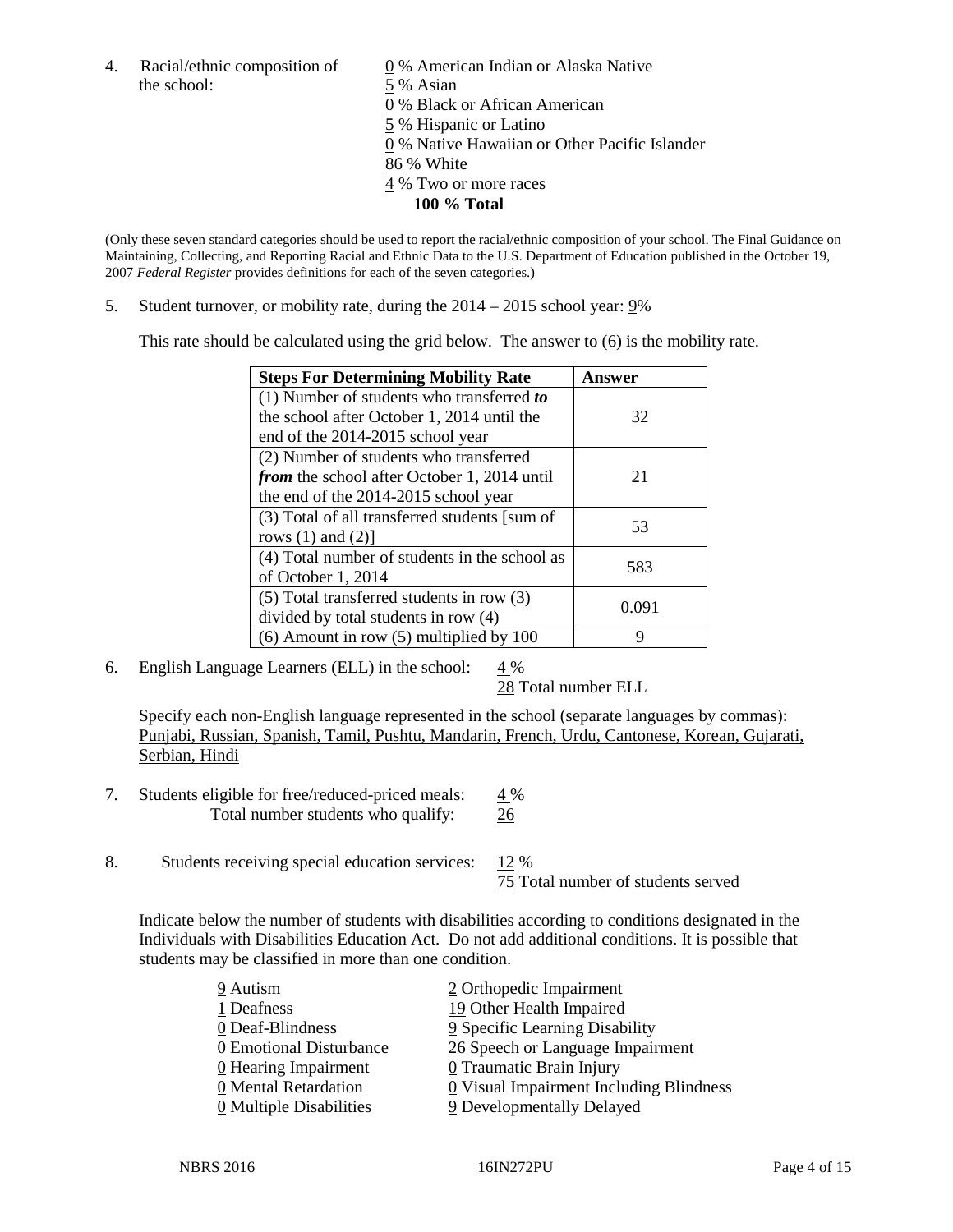- 9. Number of years the principal has been in her/his position at this school:  $1 \overline{1}$
- 10. Use Full-Time Equivalents (FTEs), rounded to nearest whole numeral, to indicate the number of school staff in each of the categories below:

|                                       | <b>Number of Staff</b> |
|---------------------------------------|------------------------|
| Administrators                        |                        |
| Classroom teachers                    | 25                     |
| Resource teachers/specialists         |                        |
| e.g., reading, math, science, special |                        |
| education, enrichment, technology,    |                        |
| art, music, physical education, etc.  |                        |
| Paraprofessionals                     | 14                     |
| Student support personnel             |                        |
| e.g., guidance counselors, behavior   |                        |
| interventionists, mental/physical     |                        |
| health service providers,             |                        |
| psychologists, family engagement      |                        |
| liaisons, career/college attainment   |                        |
| coaches, etc.                         |                        |

- 11. Average student-classroom teacher ratio, that is, the number of students in the school divided by the FTE of classroom teachers, e.g.,  $22:1 \t12:1$
- 12. Show daily student attendance rates. Only high schools need to supply yearly graduation rates.

| <b>Required Information</b> | 2014-2015 | $2013 - 2014$ | 2012-2013 | 2011-2012 | 2010-2011 |
|-----------------------------|-----------|---------------|-----------|-----------|-----------|
| Daily student attendance    | ን7%       | 98%           | 97%       | 97%       | 97%       |
| High school graduation rate | 9%        | $9\%$         | 9%        | 9%        | 0%        |

## 13. **For high schools only, that is, schools ending in grade 12 or higher.**

Show percentages to indicate the post-secondary status of students who graduated in Spring 2015.

| <b>Post-Secondary Status</b>                  |    |
|-----------------------------------------------|----|
| Graduating class size                         |    |
| Enrolled in a 4-year college or university    | 0% |
| Enrolled in a community college               | 0% |
| Enrolled in career/technical training program | 0% |
| Found employment                              | 0% |
| Joined the military or other public service   | 0% |
| Other                                         | 0/ |

14. Indicate whether your school has previously received a National Blue Ribbon Schools award. Yes No X

If yes, select the year in which your school received the award.

15. In a couple of sentences, provide the school's mission or vision statement.

Union Elementary strives to create a nurturing and kid-focused learning environment where teachers, students, and parents work together in supportive and collaborative partnerships so all students can meet their potential.

16. **For public schools only**, if the school is a magnet, charter, or choice school, explain how students are chosen to attend.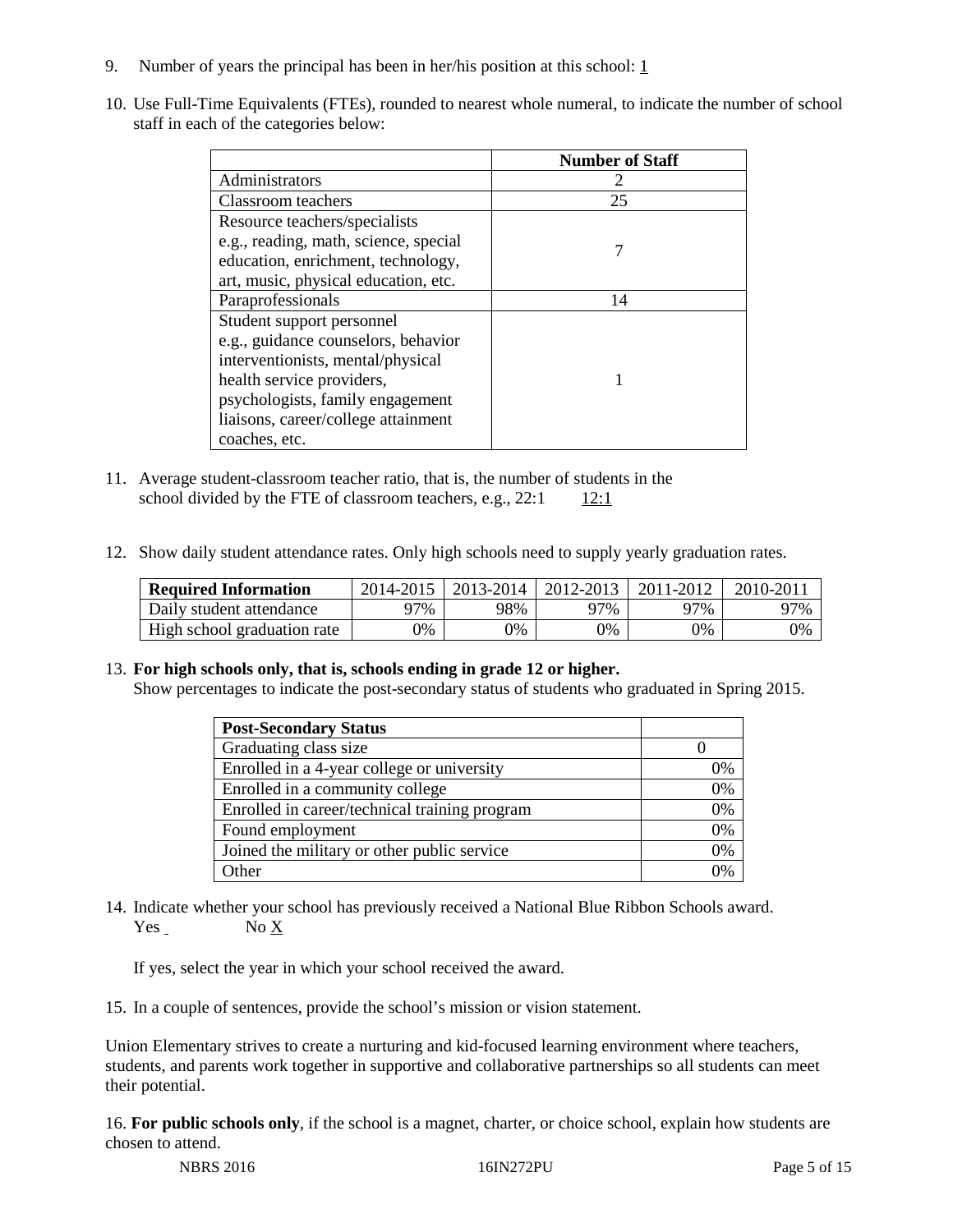## PART III – SUMMARY

Union Elementary School, part of the Zionsville Community School Corporation, is located in the southeast corner of Boone County and serves Eagle and Union Townships. The district is comprised of one senior high school, two middle schools, and four other elementary schools, for a total K-12 enrollment of over 5,000 students. Zionsville, Indiana is characterized as a suburban community, where small town festivals highlight its brick paved roads, a nostalgic feature of Zionsville's quaint atmosphere. Zionsville was ranked as the #2 Best Suburb by Business Insider and was named the Safest Small Town in America by Movoto Real Estate Website.

Union Elementary School opened its doors in the current location in 2007 after the closing of the original Union Elementary School. "Old Union," as it is affectionately called, opened in 1938 and was considered the small country school on the outskirts of Zionsville proper. After the building upkeep became costly and the physical space could no longer accommodate the suburban sprawl, the new building was constructed, bearing the same name. While the student population grown, the small school feel of "Old Union" has been preserved through the staff emphasis on relationships and the active family involvement.

Union Elementary's 91,000 square foot facility serves over 600 students and their families. The building contains thirty general education classrooms, two computer labs, a project room,and areas designed for art, music, physical education, and STEM. Union Elementary has a large media center that serves as a hub for reading. The seventeen acre property boasts an outdoor classroom which includes native Indiana wildflowers, a butterfly garden, vegetable gardening space, and picnic tables for outdoor education. Recently, first grade students have utilized PBL (project based learning) to fund several bird feeders to create a more nature friendly environment surrounding the school building.

Our school provides programming for students in pre-school through fourth grades. The professional staff consists of a principal, an assistant principal, four pre-school teachers, five classroom teachers at each grade level from kindergarten through fourth grades, two special education teachers, one literacy coach, one STEM (Science, Technology, Engineering, and Mathematics) teacher/coach, one full-time speech and language pathologist, and one full-time school counselor and her therapy dog. Content specialists in art and music education are shared with other Zionsville elementary schools. Our school also shares occupational and physical therapists across the district. Other personnel include one health care professional, two fulltime secretaries, a library paraprofessional, and four full-time instructional assistants.

Union Elementary maintains a high standard for academic excellence. We attribute our success to a rigorous curriculum, innovative instructional practices, a highly qualified and dedicated staff, and parents who value and support our efforts. We pride ourselves in meeting students where they are and helping them get to where they need to be. We do this through a variety of programs and services such as full day kindergarten, intervention supports, high ability programming, and differentiated instruction.

Our school provides many opportunities for students that extend learning outside the school day. Extracurricular offerings vary each year and include programs such as before school Foreign Languages (French and Spanish), Music and Art Enrichment, Engineering Club, a Kids Fitness Program (Fit Kidz), and a Drama Club. Students in the fourth grade also can participate in Student Council. As a culmination to the various curricular units of study, each grade level highlights student work with an annual student production, such as the first grade Young Author's Night, second grade States Fair, third grade Specialties Fair, and fourth grade Famous Hoosiers.

Parental support at Union Elementary is phenomenal! Parents take an active part in Union Elementary School as classroom volunteers or field trip chaperones. The PTO is very active in assisting the school and demonstrates their involvement by raising funds to provide programs and materials. Union Elementary School also has a Dads Club, which hosts many fun, free events such as grade level breakfasts, a campout, winter festival, and basketball tournament. Parents are considered valued partners in the educational process. Parent-teacher conferences are held at the end of the first grading period and on an as needed basis throughout the year. These conferences have nearly one hundred percent participation. Parent emphasis on education is demonstrated by our high attendance rate, which is consistently above ninety-seven percent.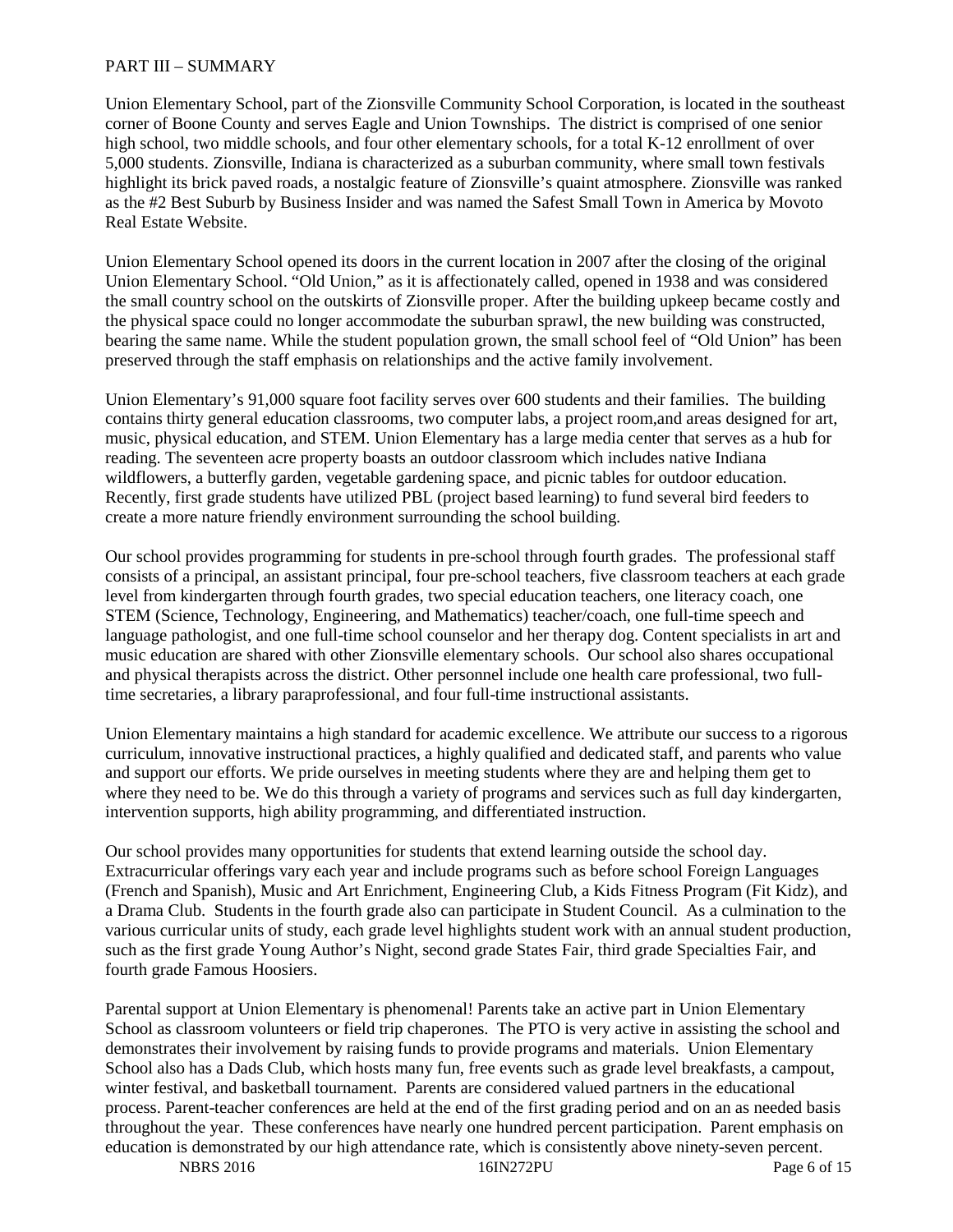Each year, parents are offered a satisfaction survey to provide feedback on how we can continually improve as a school.

Positive school culture is a priority at Union Elementary. We implement a positive behavior student support program, where every Union student is a "STAR" by showing they are safe, truthful, accepting of others, respectful and responsible on a daily basis. Each student at Union Elementary is invited to eat lunch with the principal during the school year and can be nominated by their teacher each week to be recognized for showing positive citizenship. The combination of proactive behavior interventions, collaboration with all stakeholders, and positive supports allow for Union Elementary students and staff to focus their time and energy on creating an enriching school experience.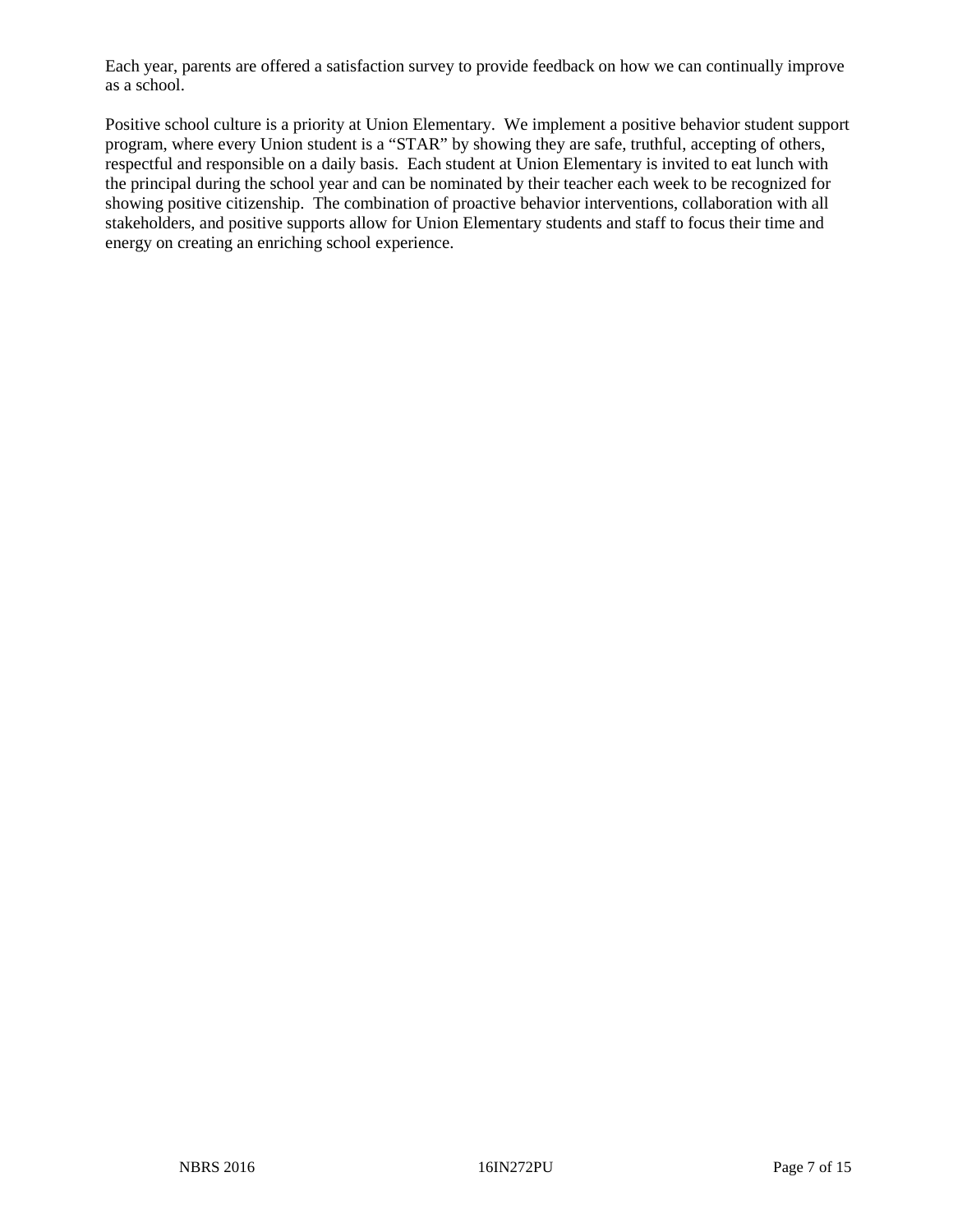# 1. Core Curriculum:

Curriculum is based upon the Indiana College and Career Ready Standards and is often interdisciplinary. Support is provided for students with special needs and students who have been identified as high ability, with a focus on continuous progress for all students through instruction that is differentiated for individual levels of readiness. In all academic areas, students learn through research-based instruction that helps them acquire skills which they can apply inside and out of the classroom.

# Reading/English Language Arts

Union Elementary educators believe that literacy is the foundation for all learning and is critical to future success. They know that literacy instruction is multi-faceted and must include phonemic awareness, phonics, vocabulary development, fluency, and comprehension. Union Elementary students receive direct instruction in reading at and beyond their instructional levels. Students are guided to read for meaning and pleasure across all curricular areas. The Zionsville Community Schools balanced literacy framework details experiences for readers and writers to grow through research-based best practices. This framework outlines the instructional strategies that should be implemented. Reading and writing instruction is provided through a workshop structure. Each instructional block begins with a whole group mini-lesson and leads into student work time where teachers differentiate through small group instruction and individual conferences.

Teachers utilize a variety of resources to ensure that they are meeting students at their current instructional level and moving them forward. Union teachers and students have a wealth of reading materials at their fingertips. Each classroom is equipped with a robust and diverse library from which students select texts that are both of interest and at their level. Teachers utilize a leveled book room, from which they may pull multiple copies of texts to use with students in guided reading groups or literature circles.

Writing instruction is based on the Lucy Calkins Units of Study. At each grade level, students compose narrative, informational, and opinion pieces, in conjunction with direct instruction to craft elements and exposure to high quality mentor texts. These units are balanced with instruction on the mechanical aspects of writing, including grammar, spelling and punctuation. Teachers utilize resource materials, such as the "Elementary Grammar Program" by Michael Clay Thompson and "Words their Way" by Bear, Invernizzi, Templeton and Johnston, to provide direct instruction of these skills. These materials allow students to develop a conceptual understanding of language with an emphasis on patterns that govern the way we put words together.

## **Mathematics**

Everyday Math is the foundation for math instruction in kindergarten through fourth grades. This program explores mathematical concepts through hands-on discovery and problem solving. An emphasis is placed on concrete, real-world application of skills that help students see that math is a useful and integral part of their life. The spiral structure of the program provides students with repeated exposure to concepts in different contexts over time. The continual reinforcement of skills allows teachers to regularly assess students' mastery and retention of skills, informing future instructional decisions. Teachers utilize flexible grouping based on these frequent assessments to reinforce, remediate, or enrich skills.

The Everyday Math program allows students to develop and test their own theories for how and why a mathematical process works. Mathematical discourse is emphasized as teachers encourage students to clearly communicate and defend their thinking processes. Students understand that there are multiple ways to solve a problem and, as good mathematicians, it is important to be adept in more than one strategy.

# Science

Science content is integrated throughout the school day in both the students' classrooms and in their weekly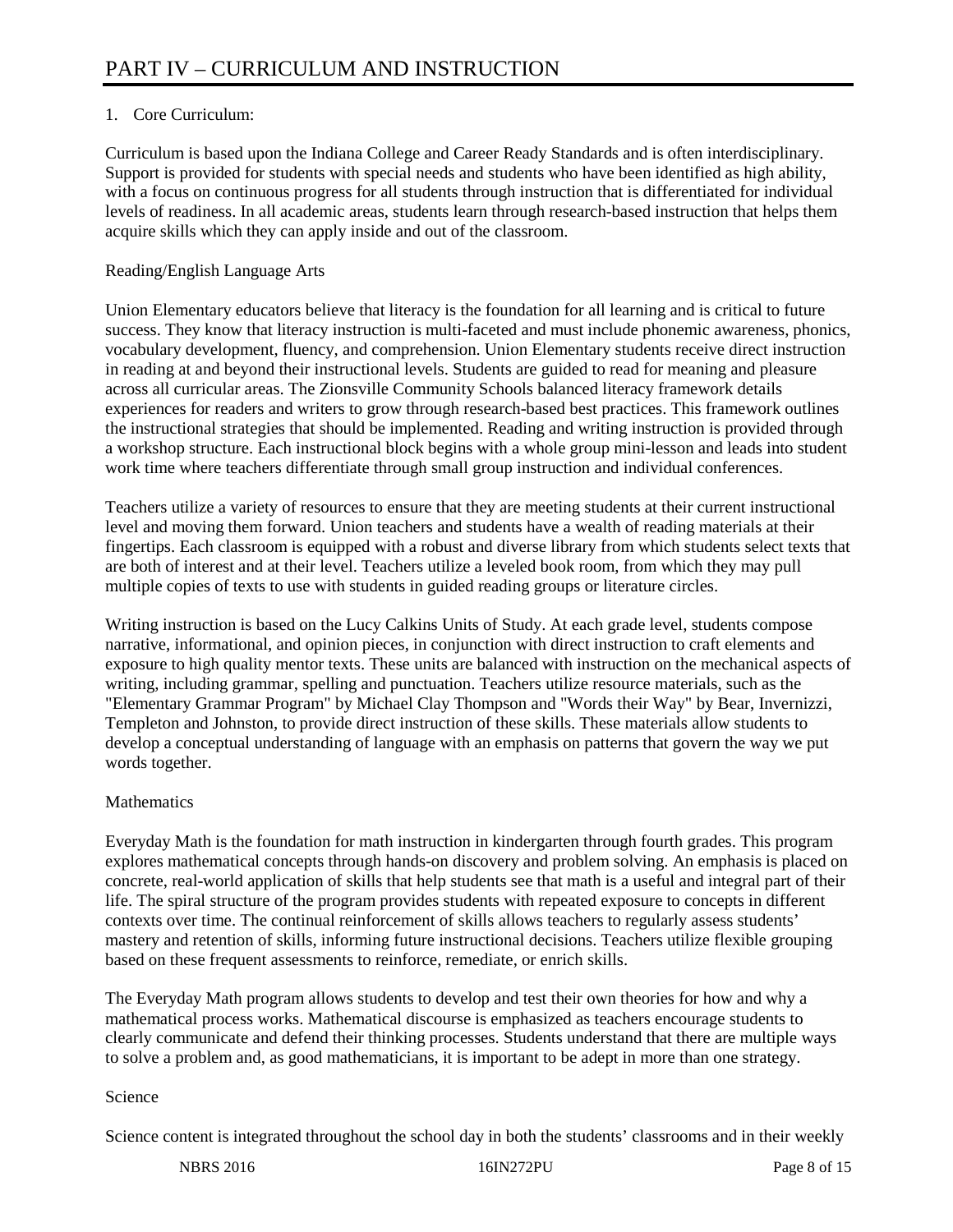STEM experience. Teachers and the STEM coach work together to meet state standards and provide rich experiences that enable students to themselves as scientists. Students receive science instruction in the general education classroom where the classroom teacher has worked collaboratively with the STEM coach to develop standards-based, hands-on lessons. More detailed information about our STEM program is provided in part four of this application.

# Social Studies

Union Elementary is located in a town with a vibrant and well-documented history, nestled just outside our state's capital and largest city. While students read about concepts of social studies using textbooks, trade books, magazines, and primary documents during literacy block, they also have the ability to gain real life experience with content through field trips and guest speakers. As an example, our third grade classrooms partner with a local museum, the Sullivan Munce Cultural Center, for year-long lessons on Zionsville history, culminating with a guided historical tour.

## Early Childhood

The focus of the Zionsville Community Schools Universal Preschool program is to foster a love of learning while challenging students to do their personal best. Universal Preschool provides a hands-on learning experience, focused on the whole child, in an inclusive and supportive environment ensuring maximum growth for life-long learning. Children are encouraged to actively experiment, explore, and discover their surroundings. The Indiana Foundations for Young Children are the framework for Universal Preschool academics. While knowing how to read and to perform math skills are important, advanced knowledge is not the only thing that students need to be successful in a classroom setting. In order to adequately prepare students socially, the Universal Preschool program utilizes the "Social Thinking" curriculum by Michelle Garcia-Winter. This is the same program implemented throughout our elementary grades. The preschool assessment aligns with the elementary standards based report cards and provides evidence of students' academic and social readiness for kindergarten.

## 2. Other Curriculum Areas:

# Related Arts

All students in first through fourth grades experience weekly visual arts and music lessons with highly qualified teachers. Kindergarten students receive instruction in the arts from their classroom teachers and from the dedicated arts professionals, as scheduling allows.

In the art room, students gain experience in critiquing and creating art. Our art teacher provides students with an authentic audience. Student artwork is entered into local contests and is in progress of being displayed along a local walking path. Youth Art Month is a prominent event in Zionsville. Throughout the month of March, student work is showcased in local businesses around our picturesque downtown.

Music instruction is provided using the Orff Approach. Students develop creativity and confidence through lessons that incorporate music, movement, speech, and drama. Collaboration is a key component, as students work together to discover elemental aspects of music. The classroom is equipped with a variety of cultural instruments, allowing for all students to be active participants throughout the lesson.

# Physical Education/Health/Nutrition

Students receive weekly physical education instruction from their classroom teachers. Teachers follow a year-long, standards-based and developmentally appropriate curriculum that was developed by a certified physical education professional. Additionally, our PTO has funded lessons with local experts to expose students to new physical activities, including tennis, Tae Kwan Do, karate, and total body conditioning. Health and nutrition topics, based on grade level standards, are addressed through thematic units or science units of study. Through interactive lessons and guest speakers, students learn how keep their bodies healthy. These topics are also addressed on a school-wide level through participation in events such as Jog-A-Thon, Red Ribbon Week and Jump Rope for Heart.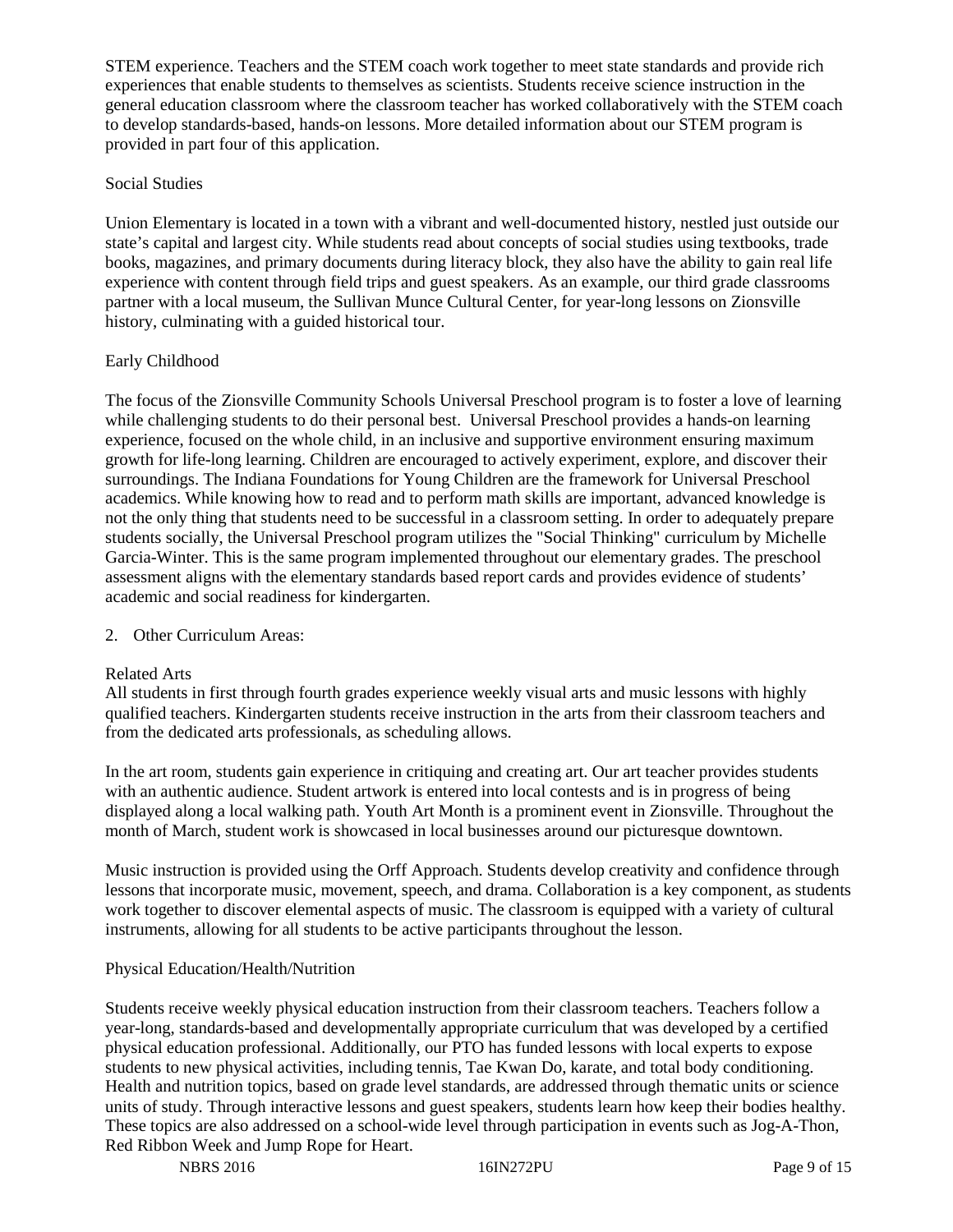## Foreign Languages

All elementary schools in Zionsville offer before school French and Spanish classes. These optional programs are available for a fee and are provided by The Learn Another Language program. The classes are well attended. They provide students not only with language instruction, but also a cultural understanding of the countries where the language is spoken.

## STEM (Science, Technology, Engineering and Mathematics)

Our STEM coach and classroom teachers work collaboratively to ensure that students are provided rich experiences in all areas of STEM (Science, Technology, Engineering and Mathematics). Students attend class in the STEM lab once a week. The goals of the STEM program are that all students will be able to identify a problem, generate ideas and solutions, test and collect data based on their ideas, and defend the worth of their ideas. Lessons in the STEM lab often complement or extend the science and math instruction in their classrooms. Additionally, students are exposed to unique experiences in the engineering design process. Students are using technology to program robots, blog about research findings, and connect with experts around the world. The Zionsville Elementary STEM program has received over \$35,000 from our education foundation to enhance the robotics program. Students in all grades experience coding and programming robots to complete various tasks. This type of logical thinking transfers to all areas of the curriculum. In 2016 the Indiana Department of Education named Union a STEM Certified School, an honor bestowed to only twelve Indiana Schools.

Technology is utilized throughout the school day, with an emphasis on purposeful integration. All classrooms are equipped with devices such as interactive whiteboards, document cameras, desktop computers, iPads, and Chromebooks. Students utilize devices to create, collaborate, and communicate. Our school shares a tech integration specialist who provides professional development and supports teachers in finding the appropriate tech tools to match their desired learning goals for students. Our tech specialist also oversees our student tech team, the Zeek Squad. This group meets weekly to learn new technology skills and to educate others. For example, the Zeek Squad helped students and parents use online coding programs during our annual Family STEM Night. Because we want our students to be safe and comfortable while navigating the internet, all students receive instruction in digital citizenship. Union Elementary is a Common Sense Media Certified School.

## 3. Instructional Methods and Interventions:

Our philosophy at Union Elementary is to use formative assessment thoughtfully and often to match appropriately-challenging curriculum and experiences to every child to lead to maximum growth. There are many avenues to ensure continuous progress and challenge, including subject-skipping, grade-skipping, using technology as a resource for presenting content, grouping for instruction within classrooms, regrouping for instruction across classrooms or grade levels, additional enrichment projects and resources, leveled and guided reading groups, curriculum compacting, independent learning, student-driven inquiry on projects of choice/interest, and differentiation to meet needs involving other school professionals, adjustment of pace or materials, etc. We meet the needs of the students in many different ways, as unique as each child who comes to us on a daily basis.

Union Elementary School uses a three-tiered, Response to Instruction (RtI) approach to ensure that all students receive support to achieve their individualized goals. Tier I meets the needs of about 80% of our students. Tier I is the core, research-based instruction that students receive in their classrooms. This is the foundation upon which all future instruction and interventions are built. Within the classroom, teachers use small groups and individualized work plans to differentiate. Those needing further support to be successful receive Tier II and Tier III interventions. These interventions are delivered to students by our classroom teachers, counselor, literacy coach, resource teachers, and their instructional assistants. Students in Tiers II and III receive daily intervention support. Parents and students meet with the literacy coach and counselor to create intervention plans with individualized goals. Students are assessed regularly to ensure that they are making adequate progress. Parents receive progress reports quarterly.

NBRS 2016 16IN272PU Page 10 of 15 The process for determining if a student is in need of intervention is two-fold. The data team, which includes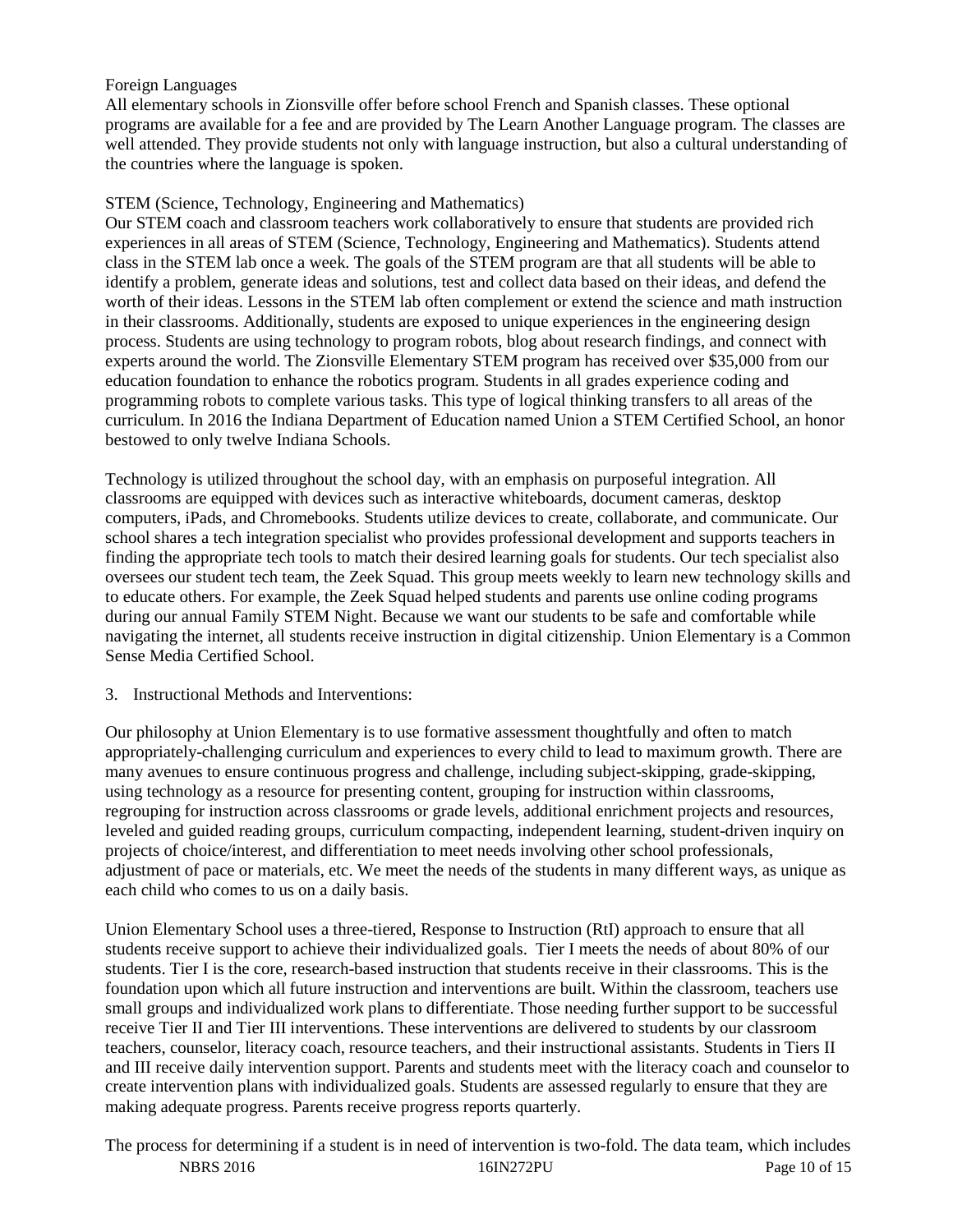the principal, assistant principal, instructional coaches, and school counselor, reviews and analyzes the data after each benchmark period to determine the need for further intervention or enrichment opportunities. Additionally, the RtI PLC (Professional Leaning Community), comprised of twelve staff members, meets monthly to discuss student needs. Teachers bring work samples and assessment data to each meeting so that research-based interventions can be suggested. Through thoughtful analysis of all data pieces, Union Elementary staff and families are able to make informed decisions to promote student achievement.

4. Assessment for Instruction and Learning and Sharing Assessment Results:

Union Elementary utilizes a wide variety of assessment practices to measure student progress, to make instructional decisions, and to evaluate the effectiveness of academic programs. Informal classroom checklists, teacher-created tests, textbook tests, rubrics, and portfolios are used to monitor daily instruction.

In order to communicate to students and families what students know and are able to do relative to the specific goals of that grade level, we utilize standards-based reporting. Teachers use multiple, precise, and valid assessment measures to collect evidence of students' growing abilities and knowledge. Quarterly, our teachers pause to report to parents each student's skill attainment based on the most recent body of evidence available. Parents are also invited to attend conferences in the fall to discuss assessment data and individual student progress. Historical student assessment information is readily accessible and stored for parent and staff use on a district digital data warehouse. To communicate student progress as a whole to a larger audience, our Division of Academic Services updates the Board of Trustees during public meetings on assessment data.

In terms of standardized assessments, our third and fourth grade students participate in ISTEP+ testing. This includes assessment in English/language arts and mathematics based on the state standards. Third grade students also participate in IREAD-3, a measure of foundational reading skills, while fourth graders participate in an additional ISTEP+ assessment in science.

The Measure of Academic Progress (MAP) testing, provided through Northwest Education Association (NWEA), in language arts, reading and mathematics is conducted in the early fall, winter, and late spring each school year to measure ongoing academic progress for students in grades one through four. These benchmark assessments provide norm-referenced information about how our student performance and growth compare to the rest of the nation. Kindergartners who qualify for the high ability talent pool are assessed using NWEA as well. In determination of placement in the high ability program in first and third grades, students take the Otis-Lennon School Ability Test. Other means of assessing students include AIMSweb probes, which are given three times during the school year to all students, and more often for students who receive Tier II or Tier III instruction. We use the My Virtual Reading Coach program and Leveled Literacy Intervention to support our at-risk readers and use the assessment tools within the programs to monitor student progress. All of these assessments help teachers to identify appropriate learning goals for each student, to monitor their progress, and to assess the effectiveness of instructional strategies.

We recognize that many of our students are high-achieving. Overall, Union Elementary students outperform their peers nationally and at the state level. Our students' median scores on NWEA are typically well above the national norm. Student test scores on ISTEP+, which assesses state standards, regularly rank Union among the top-performing schools in the state. Thus, the typical expectations and instructional levels in our classrooms are high, and our curriculum is both enriched and moving at an accelerated pace, with differentiation for those above and below grade-level standards. We celebrate these scores, but continue to look for innovative ways to improve learning experiences for our students.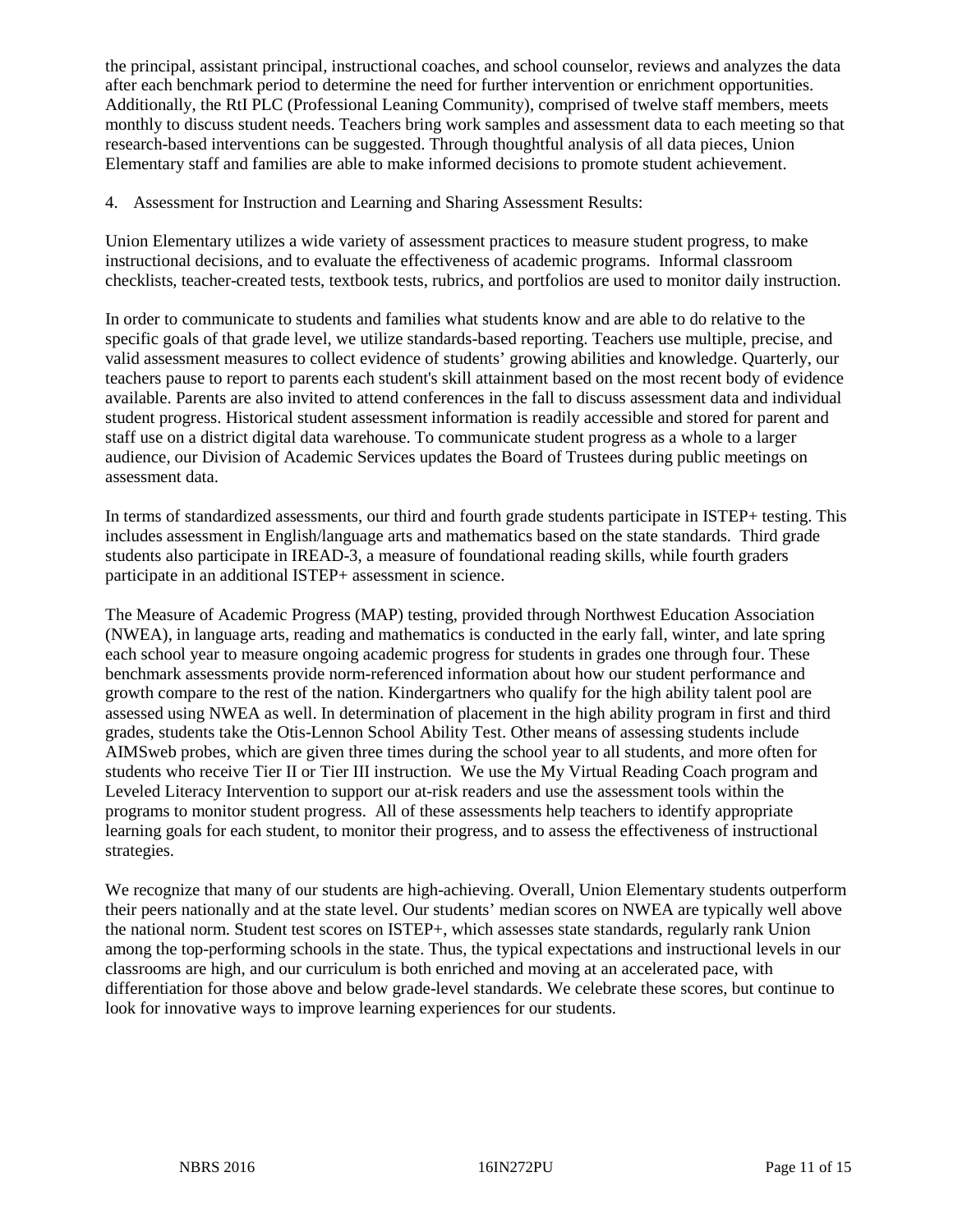# 1. School Climate/Culture:

Union Elementary provides a safe and supportive environment where high expectations for behavior and achievement are balanced with opportunities for risk taking and authentic learning. Union is a place where "Every student is a STAR student." We want our students to be safe, truthful, accepting of others, respectful and responsible. This philosophy is integrated throughout the school day. Our mornings start with student-led announcements that focus on a positive message or a life skill that students should learn. Following morning announcements, our teachers lead a class meeting, or community circle, where students can discuss personal issues and teachers can address topics pertinent to their class. Messages throughout the school support the desired STAR student behavior including, "To have a friend, you must be a friend."

We want students to feel known, respected, and cared for at school. We accomplish this goal in many ways. For example, each week our principal invites students to attend a STAR student lunch. Invitations are sent to the child's home to inform the family of the special lunch. The principal will eat lunch with every Union student by the end of the academic year. Our principal also hand delivers pencils to students during their birthday week. These actions enable our principal to form positive and supportive relationships with the students at Union.

Our school counselor and healthcare professional provide lessons that focus on healthy choices. Our focus on safety includes lessons dealing with school emergency drills, bullying, positive friend relationships, dental health, hygiene, and puberty. Our school counselor also handles a therapy dog, Betty Ford, which enables us to support students who have difficulty throughout the school day. Betty provides breaks and incentives for students who need her support.

Our school values our teachers by building positive, supportive, and collegial relationships. We celebrate our colleagues on a regular basis by sharing our "joy" at each staff meeting and by participating in monthly "Culture of Caring" lunches. We also support each other by sharing the "sorrow" when needed. The leadership at Union Elementary works collaboratively with professional staff to solve problems by encouraging reflective dialogue. They are invited to share their opinions openly to spur professional discourse. Their feedback is taken into consideration for many school-wide decisions, including hiring and scheduling. Union also utilizes a climate survey each year to encourage teachers to give the leadership anonymous feedback about strengths and areas of needed improvement.

2. Engaging Families and Community:

Union Elementary has a supportive learning community, which includes families, local residents and business owners, and school staff. Each of these groups realizes the importance of fostering creative and empowering learning opportunities for our students. Our Parent Teacher Organization (PTO) sponsors numerous opportunities for our students, including our annual Jog-A-Thon, movie nights, and outdoor clean-up events. One significant PTO-sponsored event is Spotlight Night. This time-honored Union tradition, now in existence for over two decades, occurs every three years and is a celebration of learning. This year, Union Elementary's PTO visually transformed our school into ten National Parks, each with interactive learning experiences for our students. Our PTO has also allocated funds to provide each classroom with technology, including iPads for kindergarten, first, and second grades, and Chromebooks for third and fourth grades. Most importantly, our PTO has embraced our district's initiative to provide authentic learning activities though support of student grants. All of our students had the opportunity to write a grant proposal for something that would make our school a better place. Students worked in groups to present their ideas in a creative way to a grant committee of PTO members and school staff. Our generous PTO awarded over \$5000 to our students to support their ideas.

Union also has an active Dads Club that supports teachers and students. Our involved Dads provide grade level breakfasts, an overnight camp-out on our school's lawn, a basketball tournament, Easter egg hunt, and winter festival. Fund raising initiatives allow our Dads Club to fund student and teacher wish items. Most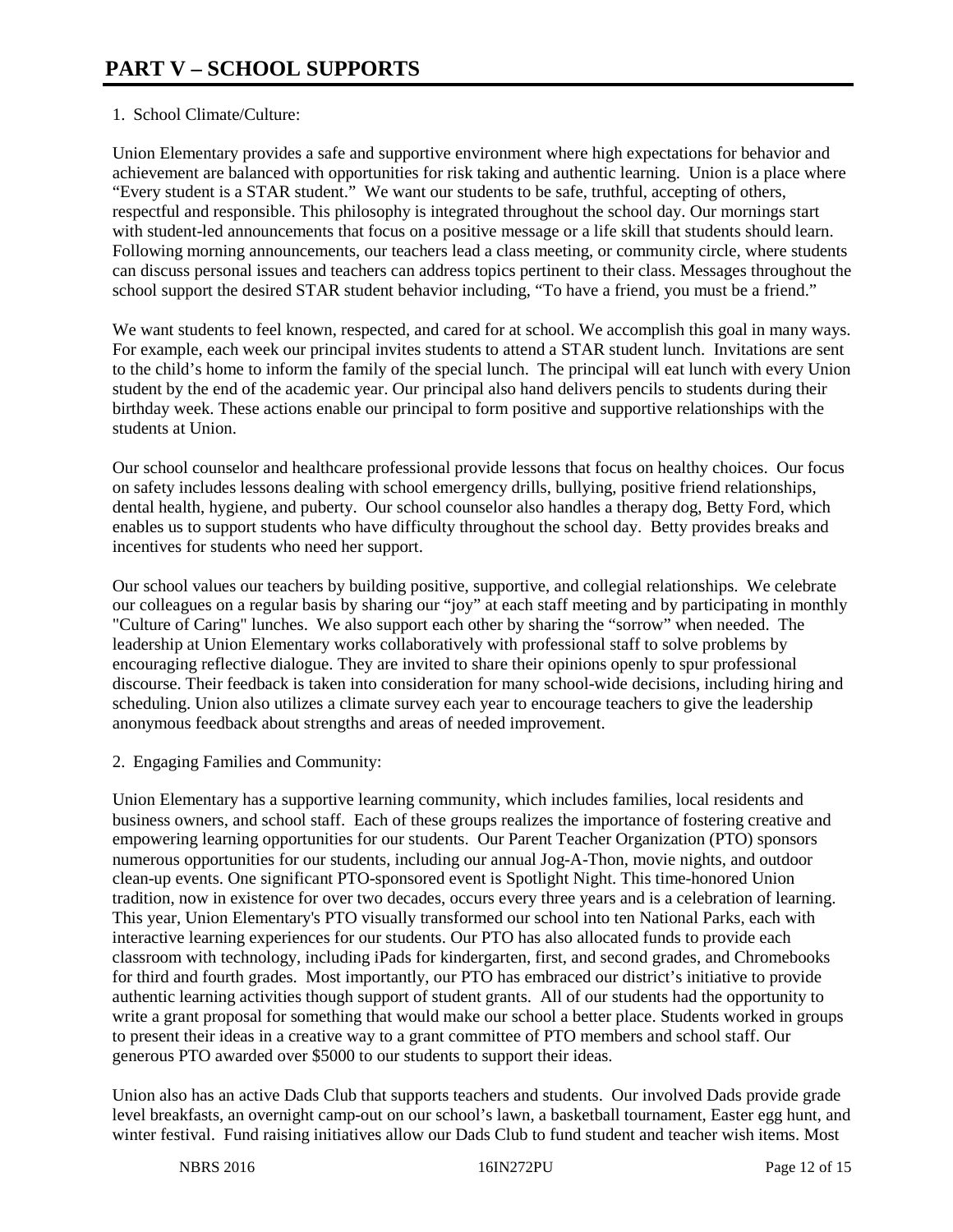recently, the Dads funded water rocket launchers for third graders. Students will design and launch rockets to focus on the design process, but also use this activity as a celebration for individual student math progress, symbolizing how they "soared through their multiplication facts."

Outside of our school families, we also foster positive relationships with community partners to support our educational programs. We have partnered with Dow Chemical, University of Indianapolis, Butler University, Purdue University, Zionsville Parks Department, Boone County Master Gardeners and various local businesses and professionals to support our family STEM and Math nights, outdoor classroom renovations, grade level PBL endeavors to improve our school, and to provide authentic learning experiences for all students. Recently, we had local health care providers speak with our kindergarten students about the importance of dental health and hygiene. Our kindergarten students then shared what they learned with an authentic audience-our pre-school students.

## 3. Professional Development:

Union Elementary provides ongoing and job-embedded professional development for teachers. Our school is part of a dynamic district where teachers are considered our most valuable resource for professional development. We focus all professional development on implementing research-based best practices that will enhance learning for our students. Professional development is offered by teachers to their peers to share newly learned techniques, strategies, and ideas. For many of our professional development offerings, our teachers have the opportunity to choose their focus based on their professional interests, goals, and/or areas of needed growth. Most recently, our teachers took part in a day of self-selected professional development that included topics such as Project Based Learning (PBL) for young learners, reading and writing units of study, mathematics instruction, and word study. These sessions were all presented by experts in the field, including our very own teachers.

Each week teachers meet with their grade level teams. During this time, teachers analyze the standards and curricular materials, review data to ensure lessons are appropriate for their diverse learning population, and share plans for units of study. Union Elementary also provides four additional PLCs that teacher contribute to on a monthly basis: STEM (Science, Technology, Engineering, and Math), Literacy, High Ability, and RTI (Response to Instruction). These collaborative opportunities allow teachers to discuss and analyze programs, individual student performance, and our school's progress towards achievement goals and district initiatives.

Our district initiatives include technology integration in meaningful ways and providing authentic learning opportunities for all students in kindergarten through twelfth grade. The leadership team at Union Elementary has facilitated book studies for teachers focusing on topics that that support these initiatives, including Project Based Learning for elementary grades, differentiating for high ability learners, supporting students in use of claims and evidence, and best practices in writing and reading instruction.

Our district's evaluation process (ZTEP – Zionsville Teacher Evaluation Process) provides frequent, consistent, and actionable feedback focused on purposeful planning, instructional strategies, and teacher leadership. The teacher evaluation process is a learning tool focused on best practices in planning utilizing data, formative and summative assessment, responsive instruction and feedback, and promoting teacher leadership practices. Union teachers and school leadership consistently engage in dialogue about their professional practice to ensure students perform at their highest potential.

## 4. School Leadership:

The school leadership team at Union Elementary is the support network for the learning community's many accomplishments and successes. The leadership team consists of the principal, assistant principal, counselor, STEM coach, and literacy coach. Union Elementary School's leadership philosophy includes fostering a culture of collaboration and trustful partnerships with all stakeholders for the benefit of students. This student-focused philosophy is evident in all of the interactions among the leadership team, students, families, teachers, and community members during the decision making process. In order to support the district's initiative to engage students in more authentic learning opportunities, the leadership team meets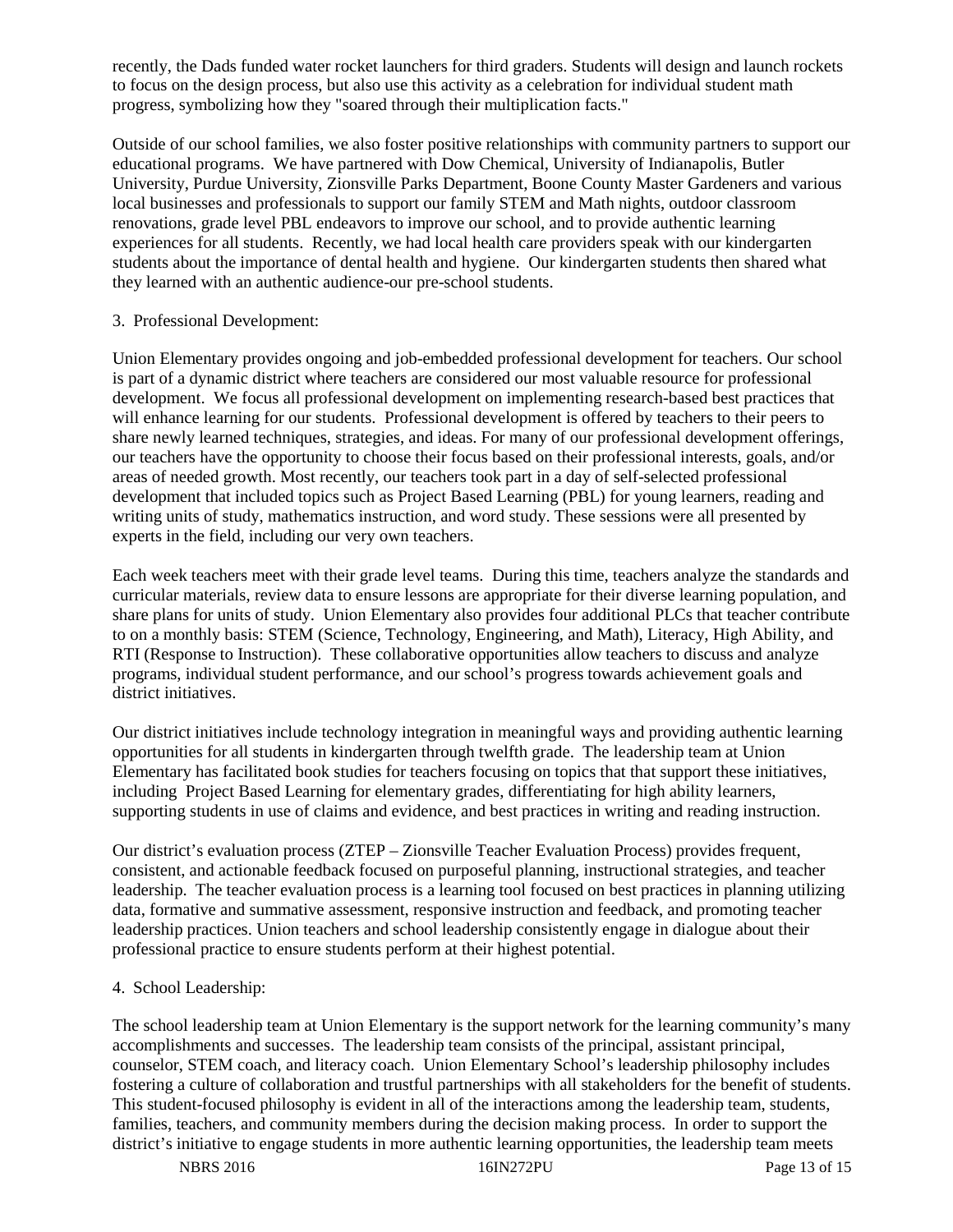regularly with community members. This is evident by the collaborative relationships between the principal and the professional staff during weekly PLC meetings, which focus on providing responsive learning opportunities for each student.

The leadership team values a supportive, caring, and empathetic learning climate for teachers, students, and their families. The leadership team values the strengths each member brings to the school. Union Elementary's professional staff and leadership team strive to nurture close relationships with all stakeholders to ensure that programs support student achievement. The school leadership also supports teachers and students to be authentic and collaborative learners. Our school community works with local stakeholders, including businesses and community members, to improve the school campus and to provide outreach services. These opportunities enrich our curricular foundation, and allow our community members to be active in the learning process.